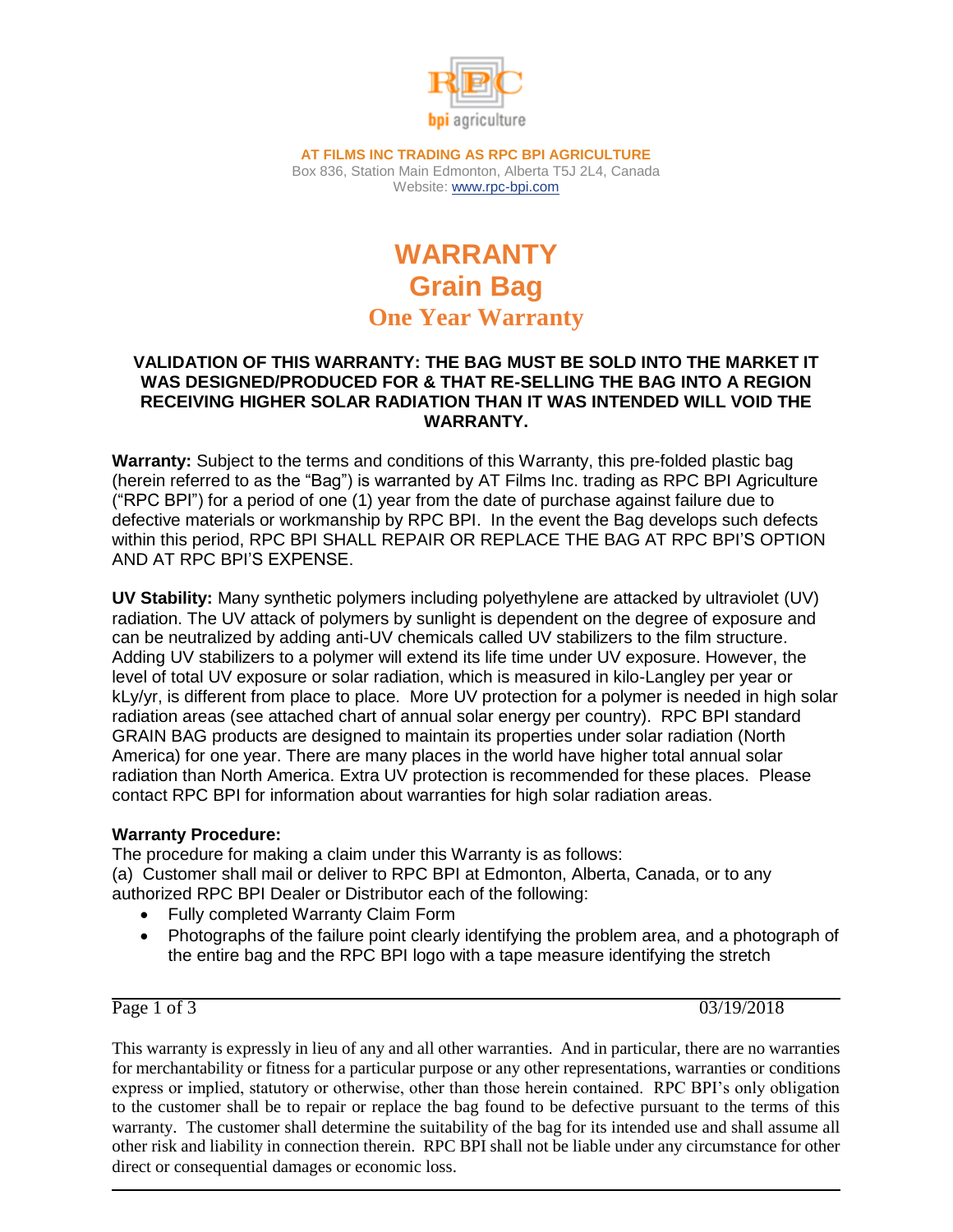

#### **AT FILMS INC TRADING AS RPC BPI AGRICULTURE**

Box 836, Station Main Edmonton, Alberta T5J 2L4, Canada Website: [www.rpc-bpi.com](http://www.rpc-bpi.com/)

- A cut out sample of the Bag [approximately two (2) square feet or larger depending on the size of the failure point] with the failure point approximately centered
- The purchase invoice for the Bag indicating the date the Bag was purchased by the Customer.

## **Limitations on Warranty:**

This Warranty only applies to:

(a) New Bags used to provide a sealed storage system for grains (specifically excluding refilled Bags).

(b) Bags that have not exceeded maximum allowable stretch (as indicated on the bag print).

(c) Purchaser who purchases Bags directly from RPC BPI or an RPC BPI authorized Dealer or Distributor.

(d) Claims made within one (1) year from the date of purchase shown on the original dealer/distributor purchase invoice.

(e) Defects in RPC BPI materials in workmanship. RPC BPI shall not be responsible for any errors or omissions of any other party, including its Dealers and/or Distributors, Carriers or the Purchaser.

This warranty only applies if the Warranty Procedure set forth above is followed.

The following list sets forth examples of warranty exclusions only and shall not be deemed to be a comprehensive list of all potential warranty exclusions.

(a) Degradation or failure caused by chemical degradation (for example, in the event of failure,

evidence of high levels of Sulphur, Chlorine or Iron will invalidate the warranty.)

(b) Physical damage or failure caused by unusual meteorological conditions.

(c) Damage or failure caused by any alterations and/or modifications made by Customer to the Bag.

(d) Any damage or failure caused by vandalism, animals, rodents, pests, birds, etc.

(e) Filling the bag with a non-approved material (i.e. other than dry grains).

This Warranty is to be constructed and applied in accordance with the laws of the Province of Alberta, Canada.

Page 2 of 3 03/19/2018

This warranty is expressly in lieu of any and all other warranties. And in particular, there are no warranties for merchantability or fitness for a particular purpose or any other representations, warranties or conditions express or implied, statutory or otherwise, other than those herein contained. RPC BPI's only obligation to the customer shall be to repair or replace the bag found to be defective pursuant to the terms of this warranty. The customer shall determine the suitability of the bag for its intended use and shall assume all other risk and liability in connection therein. RPC BPI shall not be liable under any circumstance for other direct or consequential damages or economic loss.